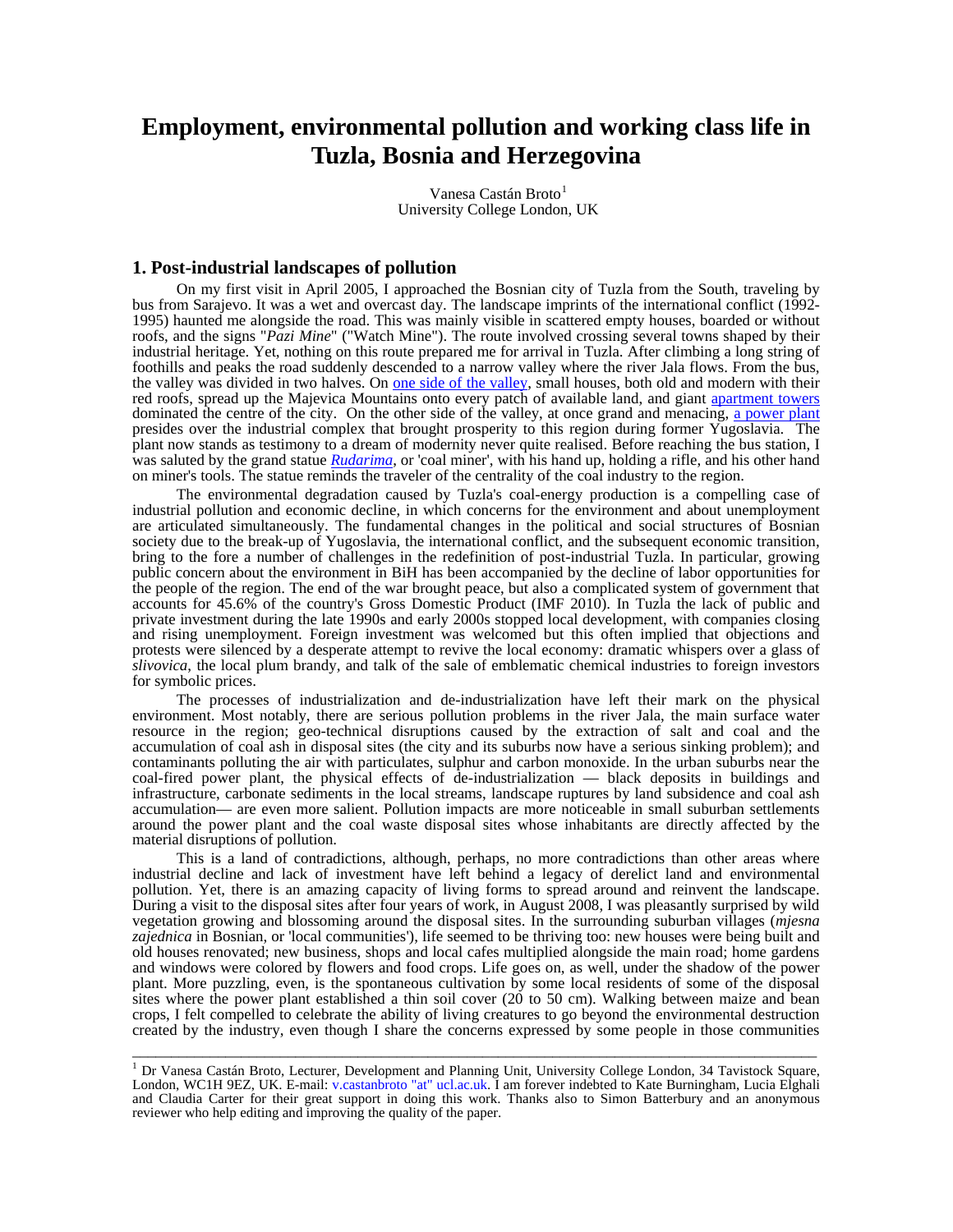who argue that by cultivating, selling and eating those crops, those who farm on the waste disposal sites are "endangering the whole community."

A Polish physicist who was researching the soil-pollutant relationships on the coal ash disposal sites asked me a rhetorical question: "How can people live like this?" She implied that local residents did not realize the potential dangers to which they were exposing themselves (or perhaps, she suggested, they did not care about them). This understanding of local perceptions of pollution resonates with the literature of psychological studies of risk perception, particularly on studies of individual reluctance to identify pollution in the home areas, often called the "neighborhood halo effect" (Bickerstaff and Walker 2001; Bickerstaff 2004). According to Bickerstaff (2004: 828) the literature on the social perception of risks has often interpreted these findings "as an expression of neighborhood or personal invulnerability in which the individual agrees to the presence of danger but denies that it will happen to them." Often, explanations for lack of awareness of pollution are associated with the idea that local residents will conform to the industry's requirements in exchange for jobs and economic security. The experience of a polluted space is intimately linked with their dependence on other stakeholders and their relative concerns for quality of life and livelihoods.

I suggest, however, that rather than being two separate issues caught up in an inverse relationship, quality of environment and security of employment are two closely related issues, and thus, local demands for environmental justice are often implicated with local demands for sustainable livelihoods in the same space. In other words, environmental quality and job provision are not viewed in a trade-off relationship; instead, both environmental quality and employment are part of the life of the community residents. Suggesting that local residents can turn (consciously or unconsciously) a blind eye to pollution in exchange for jobs, misrepresents the complexity of responses to residential pollution. Bringing together the political ecology on environmental conflicts and the social constructionist literature on public perceptions of environmental risks, this article argues that working class and the disadvantaged sections of society often are confronted by alliances between the industry, institutions and other stakeholders which may serve to legitimate a particular configuration of things in which the appropriation of some resources (i.e. land) by the industry is regarded as legitimate. However, these arrangements are unstable: they are subject to constant renegotiation between the social groups concerned. Thus, how the emergence of concerns about the local environment relates to preoccupations with the state of the local economy is related to the process whereby these relationships are constructed and re-negotiated.

In this context, the case of environmental pollution from coal-energy production in Tuzla is relevant for two reasons: first, it is a compelling case of industrial pollution and economic decline in which concerns for the environment and unemployment are articulated simultaneously. Second, the fundamental changes to the political and social structures of the Bosnian society due to the break-up of Yugoslavia, the international conflict and the subsequent economic transition, bring to the fore a number of challenges in the redefinition of post-industrial Tuzla. In particular, the growing public concern about the environment in Bosnia and Herzegovina that has emerged in the context of cultural and political change since the fall of former Yugoslavia is accompanied by the decline of labor as a central value in Bosnian society.

The paper is articulated in four parts. Section 2 explores the relationship between work, space and environment by presenting insights from political ecology and social constructionist literatures on public perceptions of environmental pollution. It concludes by returning to the classical idea of the social contract, as a metaphor for thinking about alternative arrangements to address both environmental pollution and employment concerns. Section 3 presents the case study of coal ash pollution in Tuzla, giving an overview of the case and summarizing how local residents put forward environmental and social justice arguments. The final discussion in Section 4 brings together the findings to highlight the dynamic relationships of local residents with their environment and the shortcomings of defining their arguments as a mere trade-off between either preserving environmental quality or creating jobs. Thus, I conclude, there is a need in Tuzla to redefine the role of industry within the social and environmental context in which it is established.

# **2. Living and working with environmental pollution**

From a political ecology perspective, the putative dilemma between environmental quality and security of employment needs to be examined within specific political and economic contexts. How different social groups identify environmental problems has practical consequences. Environmental change rarely elicits a homogeneous response. What is presented as an environmental improvement by one group is often regarded as a problem by others (cf. Relph 1976; Greider and Garkovich 1994). Environmental protests are, therefore, not only about the putative conditions to which the claimants refer (environmental pollution) but also about other social factors that interact with these conditions (see for example Burningham and Cooper 1999; Hannigan 2006; Vatn 2005; Bickerstaff 2004). Emphasizing that the material world is subject to multiple social interpretations, these social constructionist studies highlight how environmental problems are defined in relation to other struggles, such as economic crises, political processes, social inequality and injustice.

This view has contributed studies of public understanding of environmental pollution that focus on how social interaction mediates the ways in which people come to know and make sense of environmental pollution, raising questions about dominant discourses of pollution and the policies they legitimate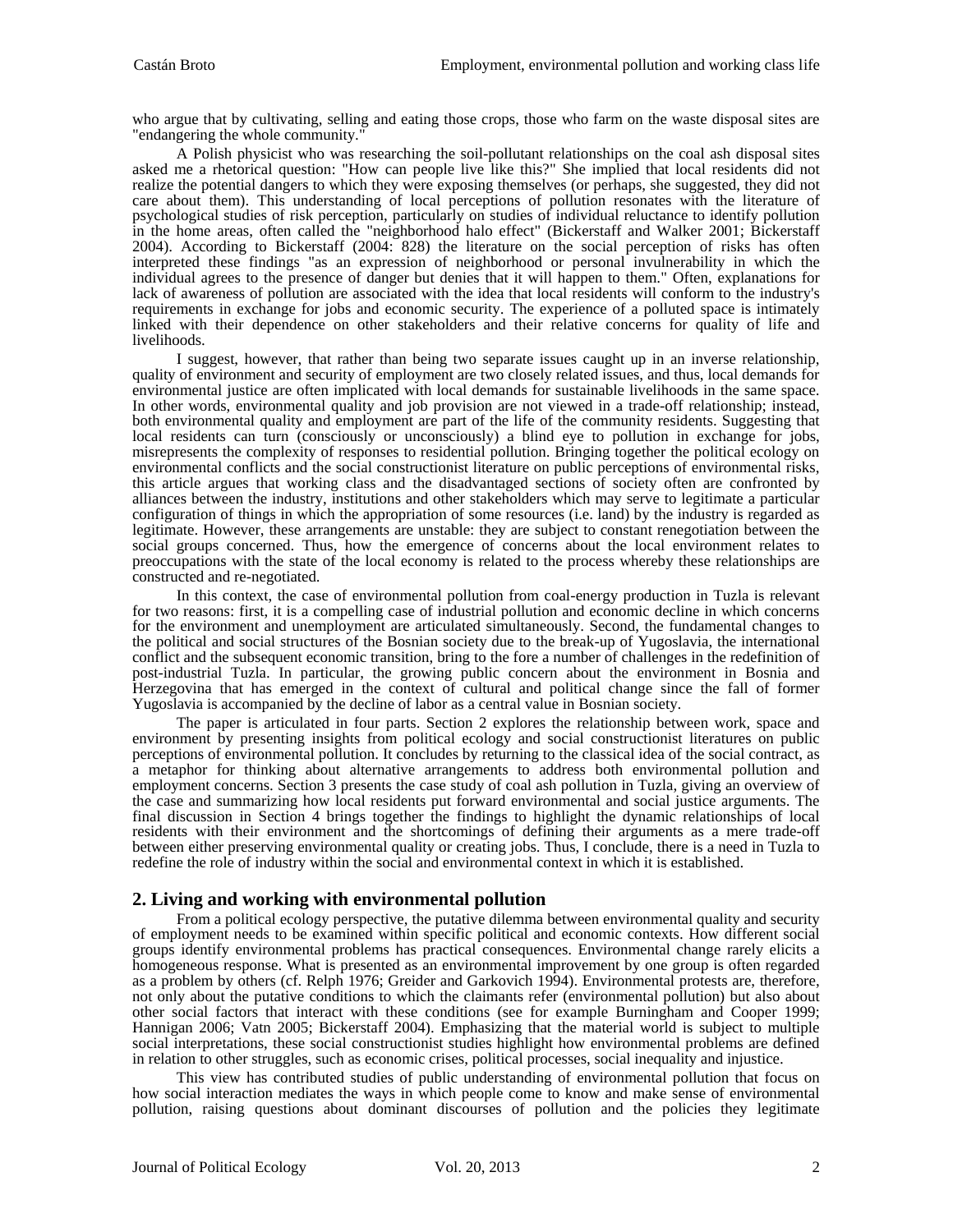(Bickerstaff and Walker 2001, 2003). Social constructionist research exposes the limitations of various approaches that treat pollution as an isolated phenomenon, highlighting how the broad impacts of environmental pollution can only be understood within the socio-economic system in which they are identified. The social identification of a condition, in this case pollution, as a problem precedes the construction of the problem. Previous research has pointed to a variety of factors that may prevent individuals and social groups from identifying the condition of residential pollution, such as the amorphous and invisible nature of chemical exposure; the difficulties in diagnosing its presence and consequences; the reassurances (if present) by industry or local authorities about the safety of the area affected; or personal circumstances, such as the pride of ownership of a contaminated land parcel (for a detailed study see Edelstein 2004). In particular, case studies of areas where there are lower concerns (or even no concerns at all) about technological risks associated with environmental pollution and the siting of industrial facilities have interrogated whether certain groups are willing to accept the burden of a potentially harmful environmental risk, and why this occurs.

In a comprehensive ethnographic study of local attitudes toward nuclear facilities in La Hague, Normandy in France, Zonabend (1993) explained that people living in the vicinity of nuclear power stations and workers in high-risk industries "refuse to acknowledge the dangers of their job to the point where it is hard to get them to admit to taking essential safety precautions" (Zonabend 1993). To cope with the presence of the nuclear industry, he suggested, local residents and plant workers develop a discourse of safety that is, nevertheless, plagued by "furtive anxieties" toward the nuclear facilities. The study focused on the concealment of anxieties rather than on the initial question about the reasons why local residents and workers are willing to live with heightened environmental risks. Zonabend's study only begins to unpack why concerns about the local environment tend to be silenced or diminished when talking about one's own neighborhood, even though a similar concern may be recognized in the wider environment.

This issue has been the object of much interest in the literature on the social amplification of risks, generally concerned with "how risks and risk events interact with psychological, social, institutional, and cultural processes in ways that amplify or attenuate risk perceptions and concerns, and thereby shape risk behavior, influence institutional processes and affect risk consequences" (Kasperson *et al.* 2003: 2). In particular, this literature has developed a wide body of theory to explain the different mechanisms whereby the public develops individual or collective negative responses to technological risks (for a review see Kasperson *et al.* 2003). However, there is less research focusing on why residents in some locations present low-levels of or even no concern about particular technological risks. Often this relationship is simply explained by presuming a cost-benefit trade-off between the economic benefits provided by the industry locally and regionally and the emergence of concerns about environmental pollution among local communities: "Much economic theory of risk is based on the idea that views of risk and concern about local industrial hazards may be muted if that same industry is a major local employer" (Baxter and Lee 2004: 3). Moreover, it has been argued that when local residents rely on the industry to provide jobs, collective action proposals against environmental pollution, which could raise the level of local concern, may be silenced by the residents themselves (McGee 1999).

Using a social constructionist perspective to study local residents' concerns about a hazardous waste facility in The Swan Hills, Alberta, Canada, Baxter and Lee (2004: 22) argued that, locally, the industry was perceived as being "economically stabilizing" but the authors move away from the suggestion that perceived economic benefits were traded for environmental concerns by explaining that "the reluctance to express facility risk and safety concerns, latent or otherwise, may be traced to a community's historical and economic context, as well as the legacy of facility siting. In this case, a historically floundering local economy combined with a voluntary siting process set the stage for ongoing individual and social suppression of concern. Outsiders' negative perceptions of the facility were regarded as a threat, and thus highly contested locally, independently of the local perceptions of the landscape changes (see Baxter 2009 for a detailed analysis of the insider/outsider thesis). Moreover, local residents in disadvantaged communities may perceive outsiders' descriptions of their locality as offensive, particularly when they portray their home as "polluted" "unhealthy" (Burningham and Thrush 2004). The local industry may be "naturalized" as part of the landscape in which the community is imagined:

Interviewees in Cefn Mawr painted a picture of a close-knit, friendly and family oriented village. This community had been built around local industry which provided jobs, investment and a sense of local purpose and identity. Industrial employment had, however, been declining in the area for years, threatening individuals' livelihoods and the whole community. In this context, while aware of and concerned about the health risks associated with pollution, the presence of the factory was often vigorously defended. The relationship between pollution and ill-health, although clearly of concern, was treated as a risk that was part of local life. One woman commented; "we've put up with it for so long, to me it's not a problem now." (Burningham and Thrush 2003: 530)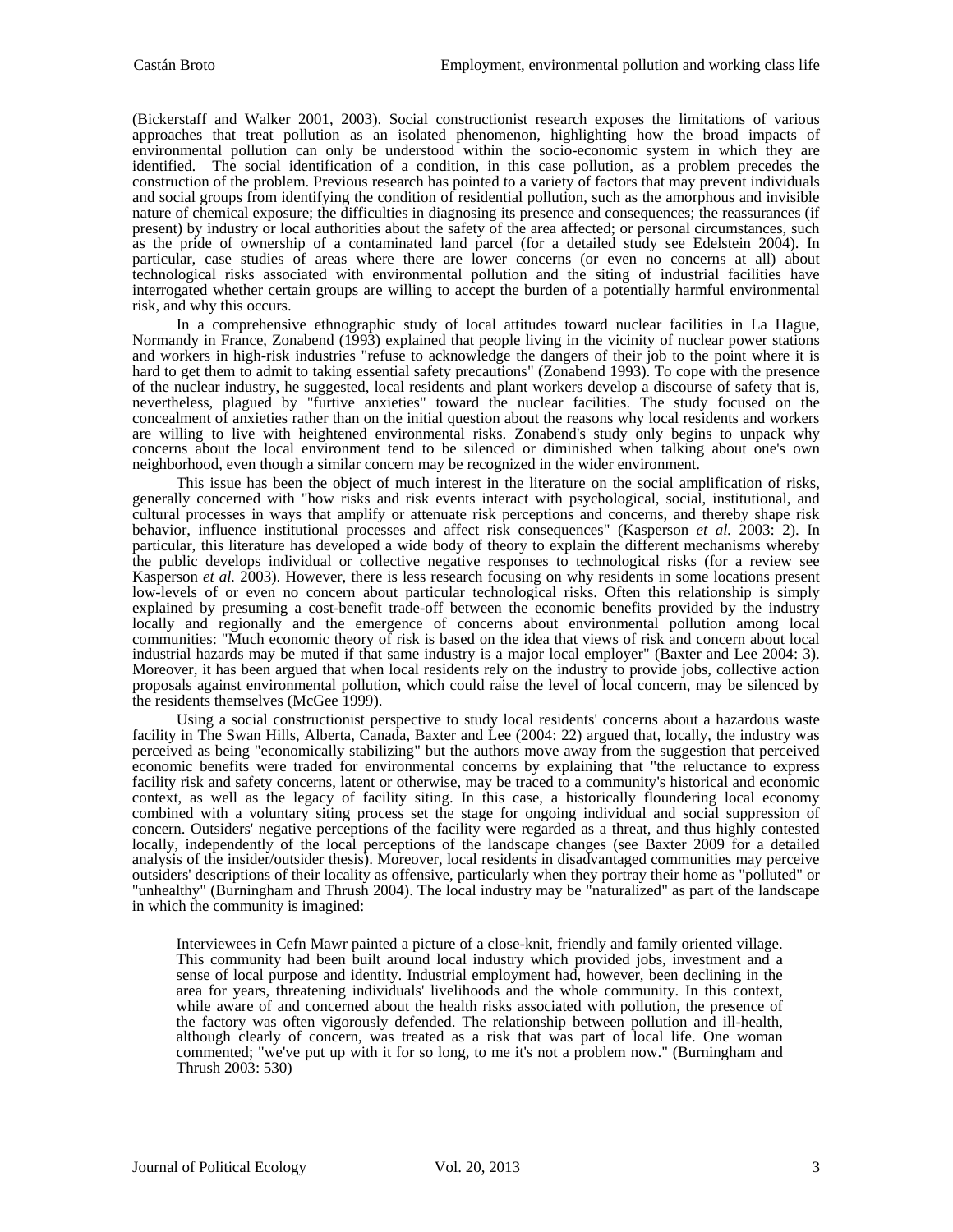Perceptions of pollution are associated with emotional investment of residents in a particular location. In addition, these perceptions are related to whether they also think they have agency to act in response to the circumstances. Surprisingly, often people who feel trapped in the landscape with little political and economic opportunities, to either move elsewhere or improve their situation, are the ones who express strong concerns about being "trapped" in a polluted environment (Bickerstaff 2004). Again, Burningham and Thrush (2003: 227) argue that rather than solutions being developed in response to problems, situations often become problematic "only if solutions are apparent." Sometimes the identification of environmental problems contribute reasons for social and economic demands that are already on the table linking demands for environmental and social justice.

In an example of a multinational mining project in New Caledonia, Horowitz (2010) found that employees joined local protest groups against their own employer, because their trust of the company was influenced by long-term social relationships and group affiliations. According to Horowitz (2010: 623) "[r]ather than emphasizing the advantages of employment for themselves and their families, though, these villagers focused on benefits for the country as a whole. They viewed the project as an important part of a long-term development strategy in which multinational mining companies could provide inputs of money and infrastructure that could lead, in the long run, to higher standards of living for all citizens." Overall, local responses to industrial development are mediated by a heterogeneous array of discourses in relation to the different identities at play among local residents (cf. Horowitz 2011). For example, in Tuzla, the stigmatization of place as polluted has resulted in the construction of multiple identities in relation to the local perceptions of the capacity to act among local residents (Castán Broto *et al.* 2011). Similarly, in a case study of a conflict around a landfill in Durban, South Africa, Leonard (2012) emphasizes how the conflict is structured around class and ethnic lines, rather than simply as a conflict between livelihoods and environmental hazards.

These examples highlight the fundamental contingent nature of concerns about environmental pollution, that depend on the historical relationships between the industry and the local residents and the capacity of residents to imagine themselves as part of a community engaged in collective action. The idea that there is a trade-off between environmental quality and employment security (or economic stability) is false because quality of life depends on both environmental quality and economic stability. Rather, claims about environmental pollution are subject to the complex history of power relations and interactions between the industry, the governmental organizations and the public and the environmental response.

Ultimately, this is a question about the local legitimization of the coal-fired power plant and what those whose lives are affected by industrial pollution perceive as acceptable. The concept of 'social contract' has been used in the business literature in an attempt to explain the limits of fairness in the relationship between business and society. This concept is borrowed from Enlightenment philosophers, most notably Hobbes, Locke and Rousseau, who used it in different ways to explain how (and why) communities may expect to relinquish part of their freedoms in exchange for the establishment of a social order that guarantees the maintenance of the remaining freedoms.<sup>[2](#page-3-0)</sup> For example, studies of corporate social responsibility looking at the role of businesses in society approach microsocial contracts to show explicit or implicit agreements that are binding within an identified community of industries and stakeholders (Garriga and Mele 2004).

In contrast to recent enthusiasm regarding the idea of the social contract, Martha Nussbaum has argued that the concept does not offer a viable solution to solve problems of global justice. In particular, she is concerned about the emphasis on seeking mutual benefits for all parties and the lack of recognition of the different possibilities for access that such a contract would provide for all the parties (Nussbaum 2006). The social contract approach, thus, is hindered by the problem of representing the participants as equals who should cooperate for mutual advantage. In the case of residents living with pollution associated with an industry, a contractual approach fails to explain the limited choice that local residents may have regarding the presence and development of an industrial facility, particularly when it is considered a national priority, as is the case of the coal energy industry in Bosnia and Herzegovina. If the social contract is not an appropriate base to develop a normative system to balance power struggles within society, it may offer little to improve the fairness of siting industrial facilities.

Instead, I use the concept of social contract as a metaphor for how the industry is integrated within the social and physical landscape, and how a system of relationships develops between industry and the people, determining what a particular group is willing to accept for the development of the industry. With this metaphor I am trying to describe the processes of institutional legitimization whereby an industry may be or may not be collectively accepted as a fair deal in terms of the package of presences, rather than benefits and impacts that this business offers to a community. This package comprises not only economic security and employment but also contributions to a sense of identity and purpose and a caring attitude toward the whole system of socio-ecological relations in which the particular industry is embedded. Other aspects of this social contract may emerge contingent to the location and historical context in which the industry is set.

<span id="page-3-0"></span>\_\_\_\_\_\_\_\_\_\_\_\_\_\_\_\_\_\_\_\_\_\_\_\_\_\_\_\_\_\_\_\_\_\_\_\_\_\_\_\_\_\_\_\_\_\_\_\_\_\_\_\_\_\_\_\_\_\_\_\_\_\_\_\_\_\_\_\_\_\_\_\_\_\_\_\_\_\_\_\_\_\_\_\_\_\_\_\_ <sup>2</sup> Although the three thinkers explore the concept of 'social contract' they used it to justify very different types of governments.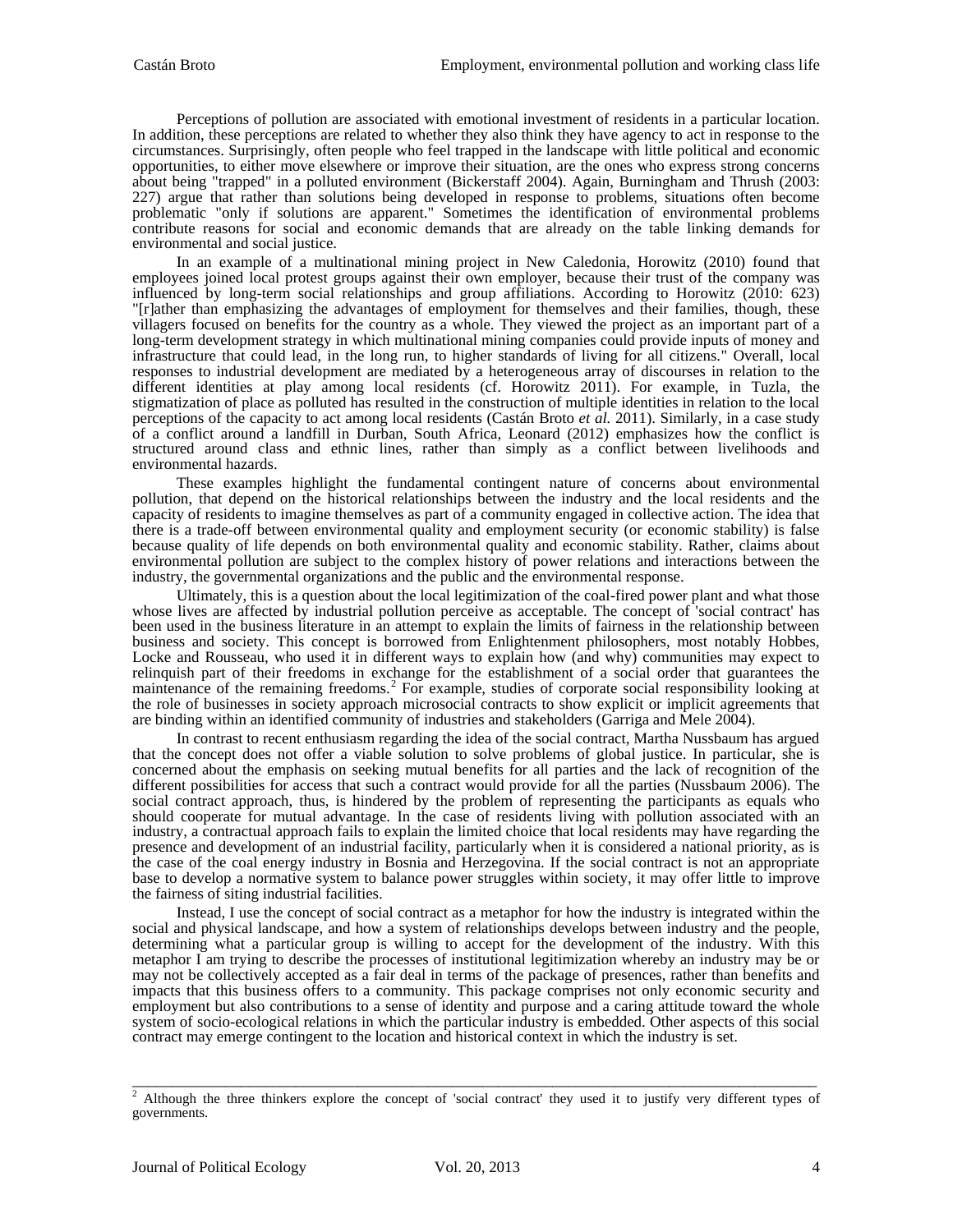The presence of a social contract, a history of togetherness, does not guarantee fairness: such negotiations reflect class differences and are developed through a history of huge power imbalances. Thus, in addition to asking how environmental pollution is constructed in Tuzla, it is also important to examine the question of how industry, residents and other stakeholders construct through a process of continuous negotiation a social contract whereby the industry's legitimacy is accepted or rejected within that particular context, and the process whereby local residents reject and contest the status quo.

## **3. The case of coal ash pollution in Bosnia and Herzegovina**

The city of Tuzla, in Bosnia and Herzegovina (BiH), has a long history of industrial development shaped by a dramatically redefined political system in the wake of the international conflict and the resulting shift from a socialist to a 'consocionalist' political system.<sup>[3](#page-4-0)</sup> A 2.7 mW plant close to the coal mine, Kreka, in the outskirts of Tuzla, started operating in 1906 and closed in 1956. In 1959, a new thermal-power plant, Thermoelektrana Tuzla (TEP), was established in Tuzla; the final phase of construction, with the plant already in operation, concluded in 1978. This plant is currently the largest energy production unit in BiH with a net production of 2,806 gWh in 2006, which accounts for 58% of the thermal energy production and 44% of the total energy production in the country (RECOAL 2009). In the post war environment, the reliance of the country's economy on coal is bigger than ever.

The international conflict during 1992-1995 had a considerable impact on the production of electricity in the country. Energy plants were strategic objectives and often targets of shelling and bombings. The conflict was followed by an effort to reconstruct the facilities and infrastructure in the energy sector. Another major impact of the war was the sudden transformation of the institutional and economic conditions for electricity production. The Dayton Agreement,<sup>[4](#page-4-1)</sup> a political accord to stop the armed confrontation in 1995, divided the country into two main entities, the Federation of Bosnia and Herzegovina (FBiH) and Republika Srpska (RS), and one independent district (Brčko). Each entity had developed a constitution during the war; the RS being conceived as a unitary state divided into municipalities and the FBiH as a federation of smaller territorial units, the Cantons, which in turn split into several municipalities (for a detailed account see Ramet 2005). In addition, the Dayton Agreement established ethnic quotas of "constituent peoples" (Croat, Bosniak and Serb)<sup>[5](#page-4-2)</sup> set to guarantee that each group has equal influence in decision-making<sup>[6](#page-4-3)</sup>. The effect of the agreement is that government and economic organizations have also become divided along ethnic lines:

In fact, the framework agreement now confirms negative aspects of ethnic division across all areas of social life by treating such differences of identity as best managed by territorial separation. Parallel education systems, separate institutions and different communal narratives based on an ethnocentric worldview are widening the cultural gap between ethnic communities. (Halilovich *et al.*, 2006: 4)

Furthermore, the transition to a market economy meant that the former Yugoslavia socialist ideologies were replaced by neoliberal discourses of capital investment and profitability. Recently, the energy sector in BiH, under the guidance of international organizations, has followed the trend toward deregulation of the power industry. New laws on electricity in each of the two entities in which the country was divided followed the publication of a law on transmission, regulation and system operation of electricity in BiH.<sup>[7](#page-4-4)</sup> These institutional changes have had a considerable impact on the functioning of the utility companies. For example, TEP Tuzla has seen large investments in modernizing its infrastructure, such as the reconstruction of three of its seven generation blocks, the changes to automatic controls, and modernization of the boilers. This work has improved its generation capacity (709 mW) and extended the lifetime of the plant. Now, the company plans to build new blocks to increase the plant generation capacity by 50%. Some analysts argue that BiH's potential for electricity production is underexploited and could emerge into a prosperous economic sector (Lekić 2008). Thus, the energy sector is regarded as central to the country's development strategy. The main reason to be optimistic about the energy sector is BiH's considerable coal reserve; it is estimated at 5,464 million metric tonnes (34% brown coal and 66% lignite) (Lekić 2008). Despite the growing importance of

\_\_\_\_\_\_\_\_\_\_\_\_\_\_\_\_\_\_\_\_\_\_\_\_\_\_\_\_\_\_\_\_\_\_\_\_\_\_\_\_\_\_\_\_\_\_\_\_\_\_\_\_\_\_\_\_\_\_\_\_\_\_\_\_\_\_\_\_\_\_\_\_\_\_\_\_\_\_\_\_\_\_\_\_\_\_\_\_

<span id="page-4-1"></span><span id="page-4-0"></span> $3$  This system, unique to BiH, allows for the co-governing in the country by three presidents along ethnic divisions.<br> $4$  Signed in Paris on 14 December 1995, the Dayton Agreement ended the Bosnian international conflict established its national Constitution. Bosnia and Herzegovina is the only country in the world whose constitution was written in a language other than the official language of the country (English).

<span id="page-4-2"></span><sup>&</sup>lt;sup>5</sup> The three groups of "constituent peoples" are virtually indistinguishable; they also speak mutually intelligible languages. The only feature that allows for their differentiation is their religion (Croats are characterised as being Catholic, Serbs as Orthodox and Bosniaks as Muslim).

<span id="page-4-3"></span><sup>6</sup> BiH is commonly referred as an example of 'consociationalism'.

<span id="page-4-4"></span> $^7$  Law on transmission, regulation and system operation of electricity in Bosnia and Herzegovina (Official Gazatte of BiH, 7/2002); Law on electricity in the Federation of BiH (Official Gazette of the BiH Federation 41/2002, 24/2005 and 38/2005); and Law on electricity in the RS (Official Gazette of RS 66/2002, 29/2003, and 86/2003).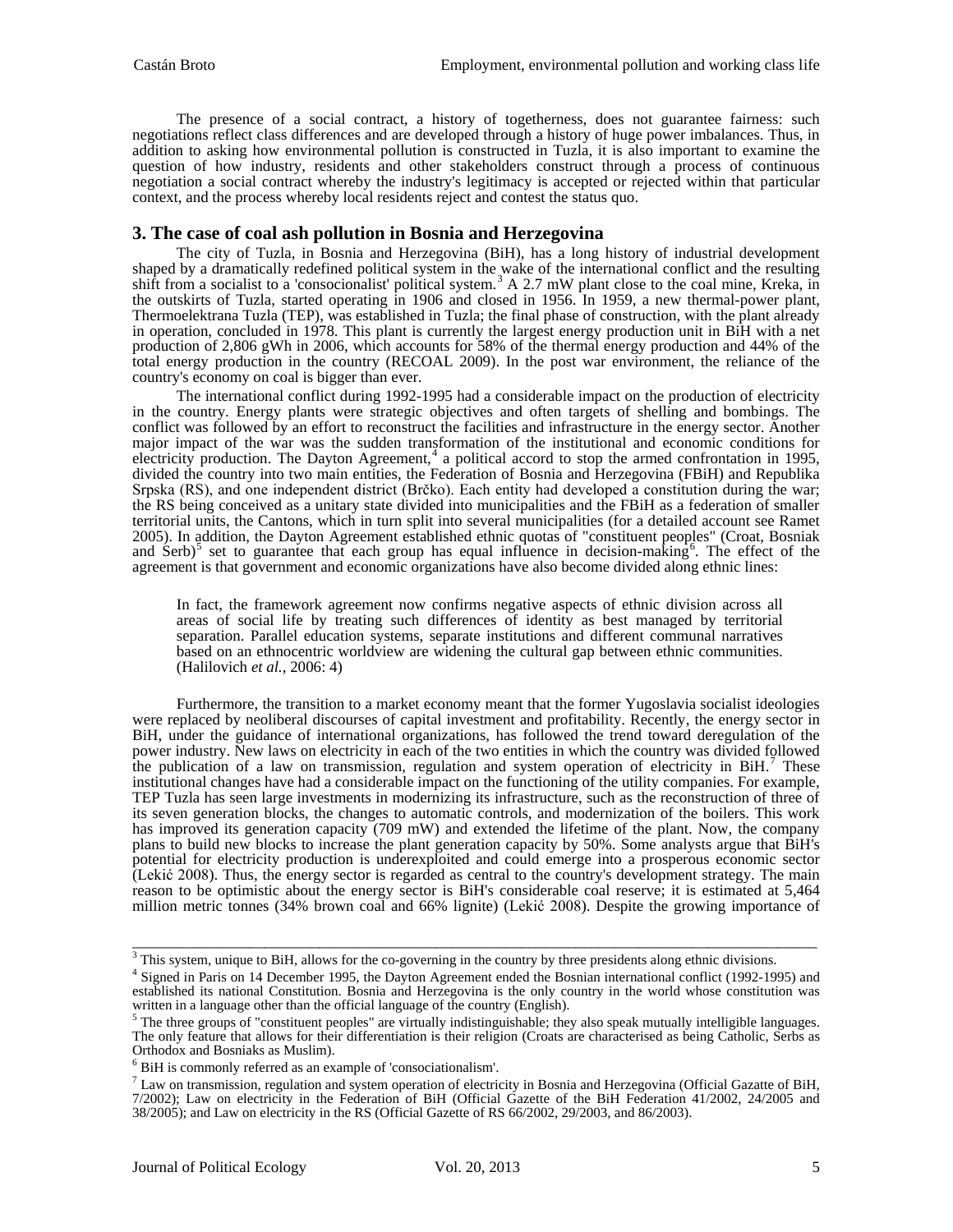hydropower (there are 14 plants in the country), coal is likely to continue shaping the energy sector in the coming decades.

These changes have occurred in the context of a profound cultural transformation throughout the country, from the socialist regime of former Yugoslavia to the multi-party, federal system of Bosnia and Herzegovina. The Marxist-inspired values of the former Yugoslavia recognized the centrality of labor to both society and the economy. Since the 1950s, workers were given the right to decision-making within their companies, then called organizations of associated labor. The relationship between individuals and the different institutions that provided jobs, such as mines, the power plant and associated chemical industries, remained at the centre of individuals' understanding of the self. Moreover, working in the industry could give local communities access to decision-making about some aspects of environmental management. The working class communities laboring in the coal mines, the power plant and associated industries are today in a very different situation. In the new system, however, this relationship has been eroded, as unemployment has skyrocketed and the workers' councils—characteristic of the former Yugoslavia self-management system have disappeared. This has been accompanied by growing protests about the impacts of the industry on human and environmental health. This has been salient in the coal industry, where modernization has led to a slash in the number of jobs provided to local communities, while local communities have organized protests against the public health and environmental risks posed by the coal industry.

From 2005 to 2011, I investigated environmental protests in working-class communities in the peri- urban areas around Tuzla. Among other things, I wanted to understand what changes in the relationship between local residents and the industry could explain the heightening or lowering of local concerns about environmental pollution. Every situation resulted in a specific kind of dialogue that I shared with local residents, trying to understand their main preoccupations, and how the shadow of the power plant and its environmental risks shaped their lives. I carried out qualitative interviews among government officials, industrialists, NGOs and local residents during the period spanning from April 2005 to August 2008. Some of these interviews were carried out as part of the multi-national project RECOAL (Reintegration of Coal Ash Disposal Sites in the Western Balkans), led by environmental and agricultural engineers from the University of Agriculture in Vienna, and partially funded by the European Union. Additional research was carried out independently, contributing to my doctoral thesis. Exploratory interviews carried out during 2005 among diverse stakeholders exposed an ongoing conflict about environmental pollution in Tuzla, heightened by the local claims about the impacts of pollution on their health and livelihoods, but most interviewees tracked the emergence of these concerns to the early 1990s. On this basis, semi-structured interviews were carried out during the spring of 2006 (n=51, only local residents) and during the summer of 2008 (n=21, including local residents, institutional representatives and non-governmental organization [NGO] activists) which explicitly addressed the factors that may have heightened environmental awareness. A follow up visit with further informal interviews was carried out in October 2011.

#### *Accounts of the emergence of environmental pollution concerns*

When asked about their beliefs about the environment in the past, several interviewees expressed nostalgia for the socialist regime of former Yugoslavia, explaining that their quality of life had worsened. They told me that services provided by the former socialist system, such as pensions, health services or employment security, have disappeared while the privatization process has resulted in a sharp rise in unemployment and the concentration of resources in a few hands. Work was defined as a fundamental part of life by most interviewees, and unemployment was pointed out as jeopardizing the future of their local communities. Sead, a middle aged man active in local politics told me "There are fewer and fewer jobs, less industry and all the other things which are necessary for a normal life, for having a normal job, for simply communicating." <sup>[8](#page-5-0)</sup> Another woman, Hasane, explained how her life has been challenged: "Before the war (…) I had my store, my shop," she says, "and we, my husband and I, lived a normal life, worked. Everything was more normal than now. Salaries were more regular and people worked more."

Most interviewees lamented the lack of interest by politicians or plant managers in labor and its significance. More than fifteen years after the end of the international conflict, the country is still undergoing continuous adjustments without a normalization of either the political or economic situation. Instead, some local interviewees argue, industry focused only on profits while authorities (other than the local municipality, which has limited agency to act) did not acknowledge that the national priority of producing energy was posing a local burden in the form of pollution and environmental degradation. This has direct consequences for the acceptability of pollution. Interviewees explain that the industry was part of a system that "brought them good": the harm they suffered was acceptable in the context of the benefits which ensured the continuity of their community. They often emphasized that there was employment for everyone, and therefore, people were able to develop alternative strategies to cope with pollution. For example, workers could count on a reliable health service that provided them what they considered reliable advice about their health and the potential risks in their environment.

\_\_\_\_\_\_\_\_\_\_\_\_\_\_\_\_\_\_\_\_\_\_\_\_\_\_\_\_\_\_\_\_\_\_\_\_\_\_\_\_\_\_\_\_\_\_\_\_\_\_\_\_\_\_\_\_\_\_\_\_\_\_\_\_\_\_\_\_\_\_\_\_\_\_\_\_\_\_\_\_\_\_\_\_\_\_\_\_

<span id="page-5-0"></span> $8$  Names have been changed to protect the anonymity of interviewees.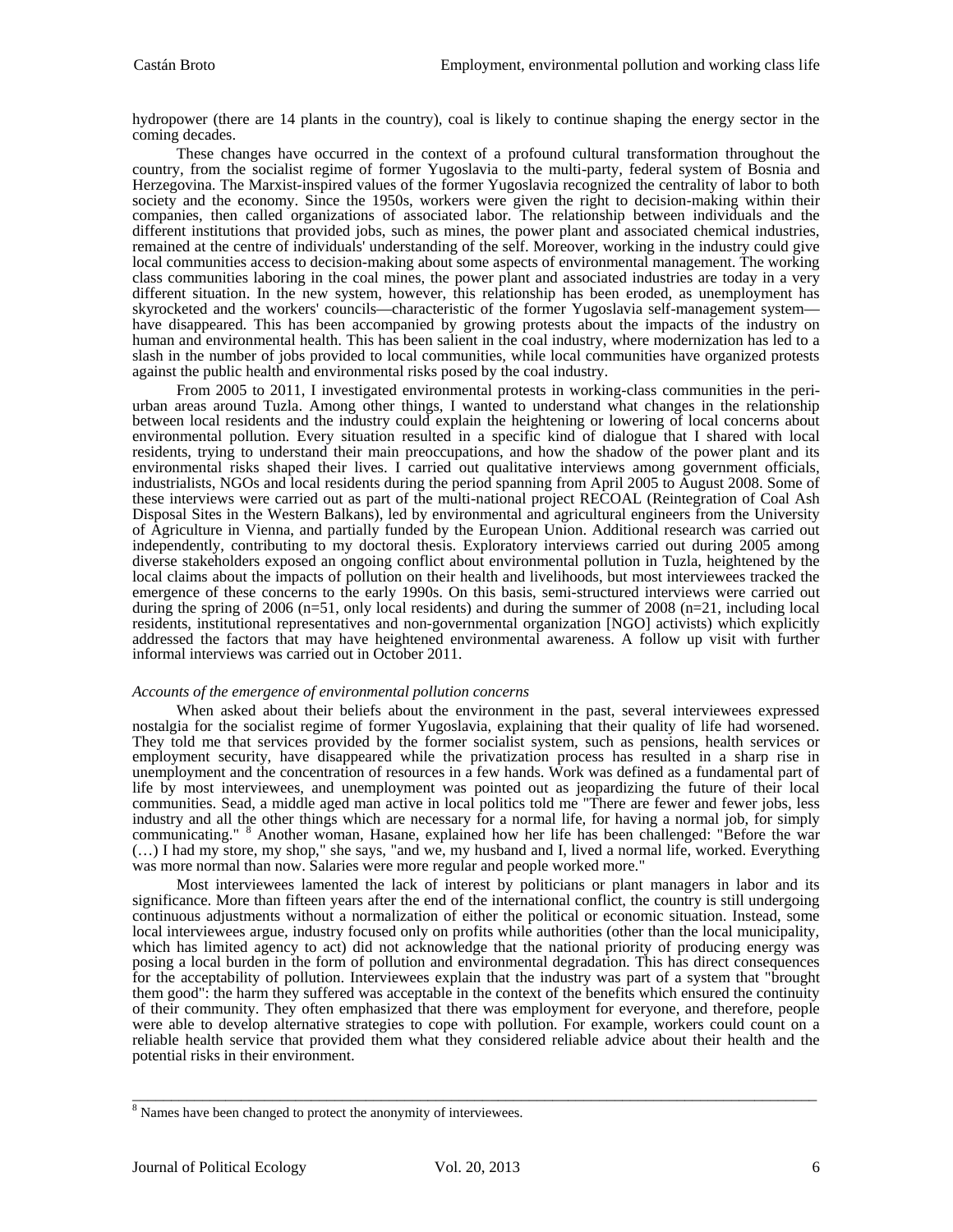The demand for employment made by local residents goes hand in hand with demands for people's participation in decision-making within TEP and other industries. These demands are built on their past experiences. One of the characteristics of the self-management system of the former Yugoslavia was that workers had a greater share of influence within "socially owned companies" in which workers could intervene, albeit in a limited fashion, in decision-making. Following Edvard Kardelj's theory of associated labor, workers were given the right to decision-making within their companies, then called "organizations of associated labor" (Damachi and Seibel 1982). Thus, working in the industry may have given local communities access—if perhaps only symbolic—to decision-making about some aspects of environmental management. Workers' groups exercised a degree of control over the industry's environmental decision making. Alongside its limitations (notably economic ones), the "self-management system" may also have had significant perceived social benefits, in this case, contributing to a sense of ownership of TEP by the local communities.

Today, in contrast, local demands have been extended from the maintenance of a quality of life to the preservation of their environment. As in other transition countries, understandings of what is a "good life" have changed in parallel with material changes to their quality of life since 1989 (see also Illner 1998). Interviewees often reflected on the emergence of a collectively shared environmental discourse. For instance, Faruk, a middle-aged male local resident, explained that expressing discontent about environmental problems was against the general dogmas of industrialization and development that preoccupied the country during the former regime, and therefore was considered reactionary or "anti-revolutionary." He felt that no common action could be taken under this premise. This line of thinking implies that the reason why local people did not take action to defend the environment was that they were afraid that this would have compromised their lives within a totalitarian state.

Alongside individuals who felt coerced by the state, however, some interviewees pointed out that environmental awareness did exist in former Yugoslavia. Research on the environment and civil society in Bosnia and Herzegovina also suggests that the environmental movement received intellectual and scientific support from several sectors within socialist society (see also Fagan 2006). This resonates with the opinions expressed by some local residents. Mehmed, formerly the municipal representative of the local community, explained: "this notion of ecology didn't appear from this government and multi-party elections." According to him, people in these communities "were aware of the environmental problem much earlier." By "notion of ecology" Mehmed refers to the awareness of the problem of pollution and the actions of the community to protect their environment. Mehmed contests the idea that the "notion of ecology" has only emerged after the transition to a multi-party system. Instead, those who live in the local community were aware of environmental problems much earlier. He uses the word "notion" to refer to an understanding about ecology which is not necessarily well articulated in coherent political discourses. Instead, environmental issues were<br>intrinsically linked with their everyday lives and articulated in a more casual fashion. For instance, citizens demands put forward in workers' assemblies during the 1980s moved TEP to establish soil cover on abandoned coal ash disposal sites.

Thus, the capacity of residents in working class communities around Tuzla to mobilize action against TEP's pollution builds upon their pre-war experiences in which action was not articulated through environmental NGOs. Rather, as part of labor unions, women's groups and producers associations who articulated claims to secure employment, and concerns about the long-term sustainability of the community and its environs, simultaneously. Yet, these movements face difficulties. While before the war local residents were confronted with the need to articulate their concerns within the accepted line of the ruling party in Belgrade, today they find themselves isolated and forgotten. While in the pre-war situation the concern was to avoid being "too loud", in the post-war context no shout is loud enough, because within the fragmented institutional system their voices fall on deaf ears. In the best of cases, residents' demands are in the hands of institutions such as the municipality that lack the resources or power to address them. The claims against TEP are cautious: both local residents and institutional representatives acknowledge that the energy industry is part of any conceivable future. Thus, the terms in which such future is negotiated are highly unequal, as demonstrated by the failures of the municipality to enforce environmental sanctions against TEP.

After the war, a closely-knit network of internationally funded NGOs were able to articulate the discourse of environmental pollution in a new fashion. In the context of the transition from socialism to multiparty elections, two parallel transformations occurred. The industry adopted capitalist management models of competitiveness and production, putting profitability requirements at the heart of their business discourse. Simultaneously, a host of organizations, funded mostly with international aid during the late 1990s and early 2000s, articulated western-inspired discourses of environmental protection and human rights. In the recent past, international aid and dependent non-governmental organizations have faded away, leaving behind a few groups that were able to capitalize on their ability to localize global discourses and enroll local residents in their actions. In contrast, the discourses of profitability have flourished at the heart of local industries that now look to international investors for promises of new capital and economic growth. Having this situation administered by the government, which is locally perceived as inefficient at best and corrupt at worst, local residents observe with despair how neither government nor non-governmental organizations are able to address their concerns about their personal and environmental health.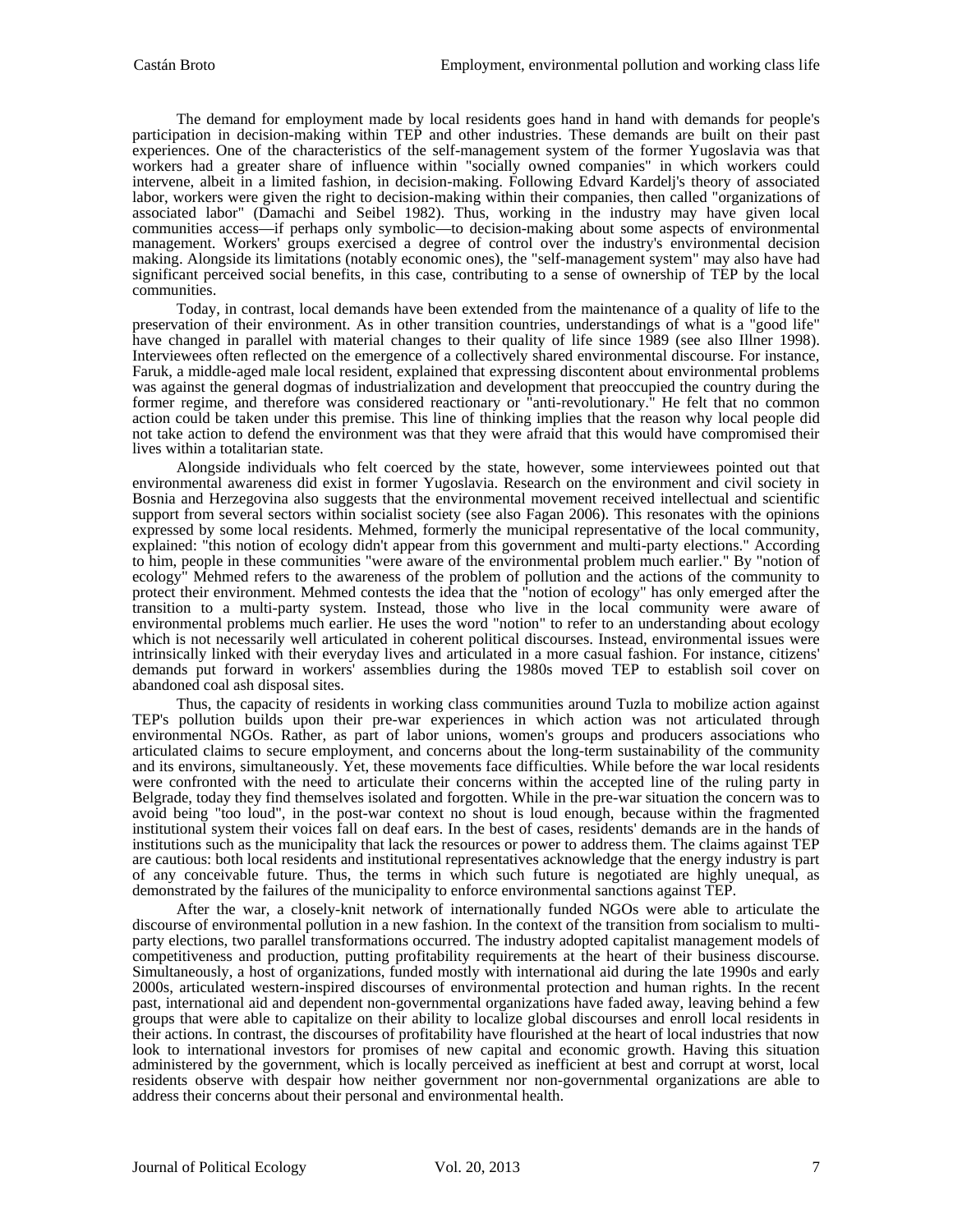Yet, local residents have taken numerous actions to mobilize authorities to do something about their situation. In Tuzla, mobilization has been made possible by two forms of self-organization: one involving the continuation of structures from the former Yugoslavia, such as women's groups, and local committees; the other involving the self-organization of new groups specifically concerned with environmental pollution whose members often received training by internationally-funded NGOs. In terms of environmental protection, this may be the major legacy of internationally funded non-governmental activity in Bosnia and Herzegovina in the post-war years. These groups act together through the *Mjesna Zaenica* or local community, which hosts frequent debates about issues of local concern. For example, in 1998, activists from the local Eco-green group, the women's group, and political and labor representatives organized a protest that stopped the construction of a new coal ash disposal site in a former opencast coalmine that is today a cherished site of recreation for the local communities. In 2000, the same groups, mediated by a politician from a non-nationalist coalition, brought before the Federal parliament a resolution for the protection of the environment by the local communities around TEP which was eventually adopted and later, just as a nationalist President took power, dropped again. Today, in 2012, these local groups are still the main voice articulating local concerns, in the face of a revival of proposals for new disposal sites in the surrounding areas of these communities.

#### *Proposals for the future*

Local residents' accounts of the environmental risks are embedded in parallel accounts of the economic and political situation. Local residents explain the interaction of a wide range of social and economic factors linked with environmental and health risks (Castán Broto 2013). "[B]efore the advent of industry, this area had clean rivers, open-air swimming pools, and parks where people could meet" said Hamid, a local activist. He continues;

However, with the advent and development of industry, everything was taken away from us. It was taken away thanks to the coalmine which, due to coal exploitation from pits and opencast mines damaged the land. This was all done for the needs of electrical power production in TEP. That's why I closely link the economic situation to responsibilities of air pollution. Because those people in the industry mutually acknowledge each other. Who takes which piece of cake it's well-known... It's well-known by higher positions but not by ordinary citizens and residents... So, because of that, they should now pay us back: developing the sewage system; making roads; supplying these local communities with drinkable water; stopping the water reductions, so we can tackle this problem of cleaning and maintaining; not further expanding the disposal sites, etc, etc. That would compensate for what was taken from us.

Hamid mentions only a few of the multiple facets of the problem of coal ash and air pollution resulting from the production of electricity in Tuzla: clean rivers, parks, coal exploitation, electrical power production, the industrial decline, corruption, the sewage system; the roads; water supply; compensation. Local residents present a holistic understanding of environmental problems, including the numerous social and political factors. The conclusion is that solving the problem of pollution requires both environmental remediation solutions and political economic actions targeted at the root causes that create the conditions of pollution and prevent local communities from taking appropriate measures to rectify the problem. What "was taken from them" has to be recognized.

This is associated with a sense that the local communities are sacrificed for the sake of electricity production and the economic growth of the country. Residents assign TEP a clear responsibility for the dangers associated with pollution (Castán Broto 2012). Thus, community members feel that TEP is responsible for providing something back to the community to protect or compensate it from those dangers. Some of the actions may be directed to the physical elimination of the anomalies themselves. However, the demands from the local communities go beyond the mere regeneration of the environmental state: something else has to be brought back to compensate for them being put in danger. TEP has been slow in recognizing any claims from the local communities, although during my last visit in October 2011 TEP representatives claimed to be interested in developing a more constructive relationship with these communities. In the meantime, lack of trust in TEP and local institutions has developed and local residents perceive that TEP is not interested in their problems and is willing to let their communities suffer (or even disappear) to produce electricity.

Moreover, compensation is not a straightforward matter: meaningfully valuing cleanliness, habits or health is impossible. Putting a price on these conditions poses serious ethical considerations. Local people accept TEP's presence, but the perceived unfairness of the situation cannot be reversed by money: only by "internalizing" TEP within the community. In order to do that, TEP is compelled to share its benefits. For example, local residents ask TEP to allocate free electricity supply to the local people or the establishment of a tax, which could be reinvested in the environment, known locally as the "eco-dinar," to be paid to the community through the local municipality. Talking in the name of the Women's Group to which she belongs, Mahira explained that they "would be satisfied if they at least started to give us this eco-dinar, and we could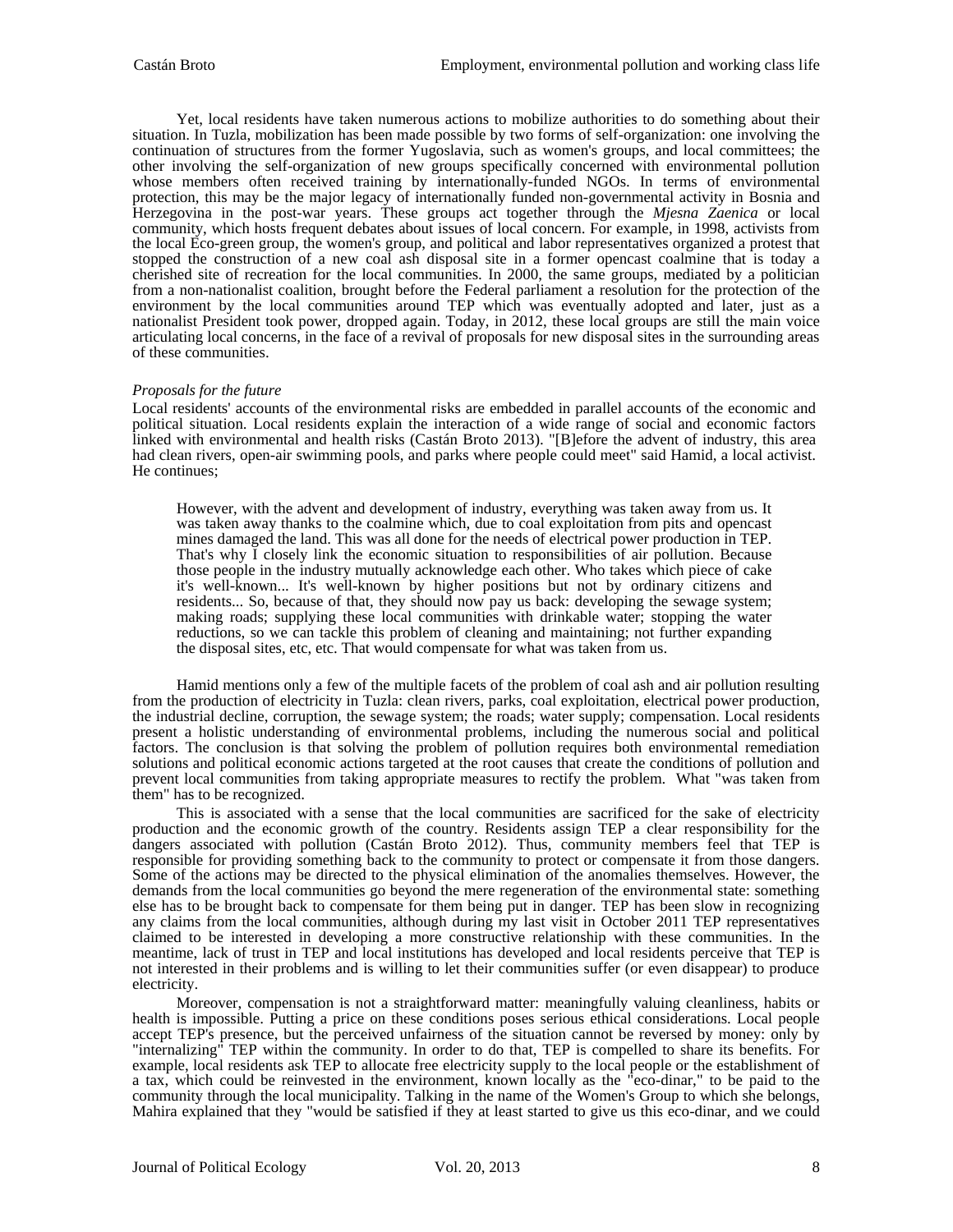be able to put certain pressure on the Municipality of Tuzla, on the Cantonal government to carry out some of our plans for the protection of the environment in cooperation with the Service for spatial planning, with the ecological associations and citizens' assemblies." While improving their situation is seeing as a necessary collective effort, local residents propose measures (like the eco-dinar) which require the industry to recognize its responsibility for declining living conditions in the working class communities in the peri-urban area of Tuzla.

Another proposal put forward by several interviewees was to share the benefits of TEP in the form of, for example, free electricity supply or district heating. This was put forward by one representative who highlights it as a political demand, Muhamed:

We are fighting to get heating from the Electroplant, because TEP has such an excess of thermal energy… This steam goes into the air; the Electroplant requires minimum resources just to provide heating for this threatened community. It could supply us with heating only from the excess steam going up in the air. (…) In addition, we pollute ourselves because we are poor, we burn plastic, rubber; we don't have money to buy real wood so that we could heat ourselves on real wood and real coal. The people burn all kinds of things, we add to the pollution.

Local people are concerned about the pollution caused by individuals who burn plastic and brown coal. Moreover, burnt coal and plastic are commonly dumped in rubbish containers, causing additional pollution. Even if this pollution is not comparable with that from TEP's chimneys, local people believe that eliminating it would improve the state of the environment. By giving free heating, TEP can contribute toward the overall wellbeing of the community. Claiming free heating has three sources of legitimization: 1) social, which addresses the claimed need of internalizing (if only partially) TEP within the local community; 2) economic, which takes advantage of a by-product of TEP (the excess of heating); and 3) environmental, which reduces air pollution caused by household heating. Although free heating will not solve local environmental problems altogether, it points to the way in which a new form of social contract could be developed, not to mutually benefit both TEP and local residents, but rather, to share with local residents the benefits that TEP is already obtaining. In October 2011 infrastructure for district heating was being laid down in some of the communities affected, although there were ongoing disputes about whether the infrastructure was going to reach all the communities affected and whether the heating would be provided free of charge. In any case, the implementation of this measure symbolizes a qualitatively different step in the negotiations between TEP and the local communities that is now being recognized as well by the leaders of environmental activist groups.

The problem of coal ash disposal belongs, in local residents' accounts, to a wider context with multiple dysfunctional aspects. Pollution, lack of infrastructure, unemployment, massive migration, poor health, and political abandonment are some of the most prominent difficulties that local residents experience in this particular context. In particular, pollution and unemployment are two facets of the same problem: industrial decline. In Tuzla, the industry (and TEP is the rule, not the exception) struggles to compete in a globalize economy, let alone protect the environment. Industrial representatives argue that, at the moment, they are unable to provide even more funds for pollution abatement. Local residents point out that these are not separate problems. Rather, they consider health and ecological risks together with the economic situation. The economic difficulties of local residents affect their capacity to deal with the risks of pollution and protect their environment. This has moved some local residents to develop economically productive activities on the coal ash disposal sites. Lack of resources, whether at the individual or at the municipal level, has prevented actions to protect the local communities and ecosystems from the spread of dust (e.g. wind barriers, erosion protection works), from the pollution of underground waters (e.g. the establishment of filtering stations), or even from any interaction with the disposal sites (e.g. adequate signaling and fencing of the sites and associated water). Their failure to have an impact on their overall situation seems to be driven local residents to a desperate situation.

# **4. Beyond the trade-off between environmental quality and security of employment**

Listening to local residents in Tuzla, what moved me the most was their genuine interest in negotiating a future for themselves and their children. Their talk was burdened by stories of migration, poor health and unemployment. Their frustrations were directed at the ongoing destruction of the landscape they built their lives on. They understood that their health and environmental risks that affect them cannot be read in isolation, without regard for the political and historical factors that have caused them. Their accounts of pollution were related to both the physical experience of pollution and the social and political relationships between the industry and local residents. Ultimately, the fundamental imbalances in the relationship between residents and the power generation industry conditions the possibility of reversing the damage done to the environment and to the fabric of society. Using their experiences local residents advance proposals that, rather than trying to establish a new social contract, were pointed towards opening up avenues for an ongoing process of negotiation and a reinvention of the role of the industry.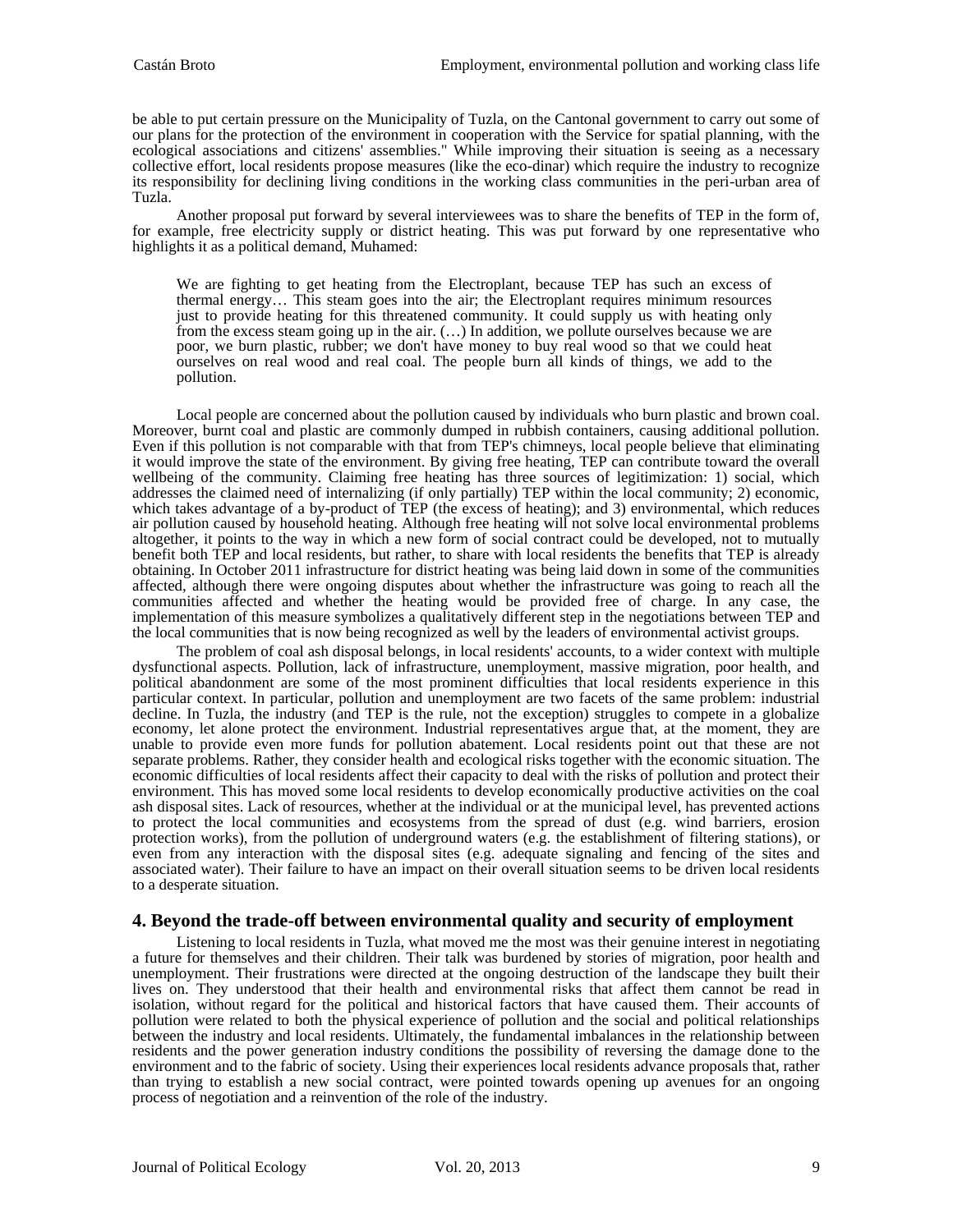In Tuzla, since the late 1960s, TEP not only provided local jobs (indeed, only a small proportion of people were employed in TEP), but also, it contributed to the economic stability of the region while supporting and attracting other economic activities. The industry as a whole may have contributed to a sense of identity and value of local communities, particularly when local residents felt that they had some sort of control over TEP through workers' councils and by putting pressure on local community representatives (cf. Burningham and Thrush 2003). In the social contract labor was central, not only to revalorize the presence of the industry in the region in its relationships with local residents but also as a link between the region and shared national values.

This has changed radically after the international conflict in the 1990s and the subsequent transition to a market economy. The market economy has not been implemented in a vacuum, since some modest market reforms had already been incorporated in the self-management system since the economic crises of the mid-1960s. But the economic regimes have changed, together with some institutions that provided social stability to workers' communities in the former Yugoslavia. The economic transition, together with associated political changes and the rise of nationalism have brought wider changes on the social, economic and political discourses and values of the industry. Three key developments in TEP have found outright rejection among the local communities: 1) the implementation of discourses of market liberalization and profitability and the rejection of what are now regarded as old socialist values of labor and community protection; 2) limiting the access of local residents to any form of decision-making relating to TEP through the de-legitimization of the industrial relations institutions of former Yugoslavia and the centralization of decision-making in Sarajevo; 3) the limited responses to publicly expressed concerns about pollution and infrastructure. In addition, two other factors have supported the rise of environmental concerns in Tuzla: the lack of agency of the local political institutions to either respond to local demands or regulate TEP; and the rise of environmental protection narratives promoted in the campaigns of internationally-funded NGOs. The result is a vociferous environmental movement, grounded on local concerns, which so far has not been successful in legitimizing their claims, but which seems to be gaining prominence and making modest gains against the idea that TEP remains unwilling to re-define its ill-conceived social contract with local residents. Recent attempts by the municipality to re-invent the city's industrial image, for example by promoting its artificially constructed salt lakes as a tourist attraction (The Economist 2012), highlights that this movement is not alone in seeking economic alternatives which restore, rather than degrade, the natural heritage of the city.<sup>[9](#page-9-0)</sup>

Perceptions of pollution are related to emotional investments in places, which develop over time. They are also linked to how members of society imagine themselves as members of the collective community. This case resonates with the conclusion that people who express concerns about being "trapped" by the pollution are those with little political and economic opportunities to either move elsewhere or improve their situation (Bickerstaff 2004). Thus, once such an understanding of the environmental pollution problem is constructed, the solutions proposed to solve it are often directed at improving the livelihoods of community stakeholders. In the case of Tuzla, all the solutions proposed (the eco-dinar, the district heating) are calls for a radical redefinition of TEP's role in the community: however modest or ambitious, all these proposals have in common a challenge to neoliberal discourses of profitability and a claim to TEP's responsibility for the community's well-being. This challenge transcends the geographical boundaries of Tuzla to contest the nationalist and neoliberal-oriented political establishments in Bosnia and Herzegovina, for failing to attend to its citizens' most basic needs. The claims of local residents about how their working class status limits their capacity to cope with pollution establishes a direct relationship between environmental justice and workingclass studies. Local residents have shown considerable resilience in their use of fuels and the cultivation of the coal ash disposal sites, but this comes at the expense of bringing to the community new health and environmental risks for which the industry should also be made responsible.

In using the metaphor of social contract I am attempting to sum up the evolving historical condition that shapes the relationship between the industry and local residents. I argue that the practice of a social contract is integrated within the social and physical landscape, as a process of explicit or implicit negotiation of what are acceptable environmental and health risks. This metaphor, however, also indicates the key dilemmas of how the landscape is shaped. The relationship between the industry and residents is grounded on inequity: it is historically and politically based, and contributes to reproduced power imbalances. Ultimately, what the working classes in Tuzla and other areas in Bosnia and Herzegovina may be suffering is the consequences of a hugely failed social contract.

During my interviews with local residents in Tuzla, it became obvious that the choice between employment security and environmental protection is impossible. Employment security and environmental protection are not opposing concerns; rather, they are important aspects of the same interlinked issue. There is no rational choice between employment and the environment: both are needed for the survival of the

<span id="page-9-0"></span>\_\_\_\_\_\_\_\_\_\_\_\_\_\_\_\_\_\_\_\_\_\_\_\_\_\_\_\_\_\_\_\_\_\_\_\_\_\_\_\_\_\_\_\_\_\_\_\_\_\_\_\_\_\_\_\_\_\_\_\_\_\_\_\_\_\_\_\_\_\_\_\_\_\_\_\_\_\_\_\_\_\_\_\_\_\_\_\_ <sup>9</sup> Thanks to the anonymous reviewer for her/his perceptive observations regarding recent developments in the city of Tuzla, including this example.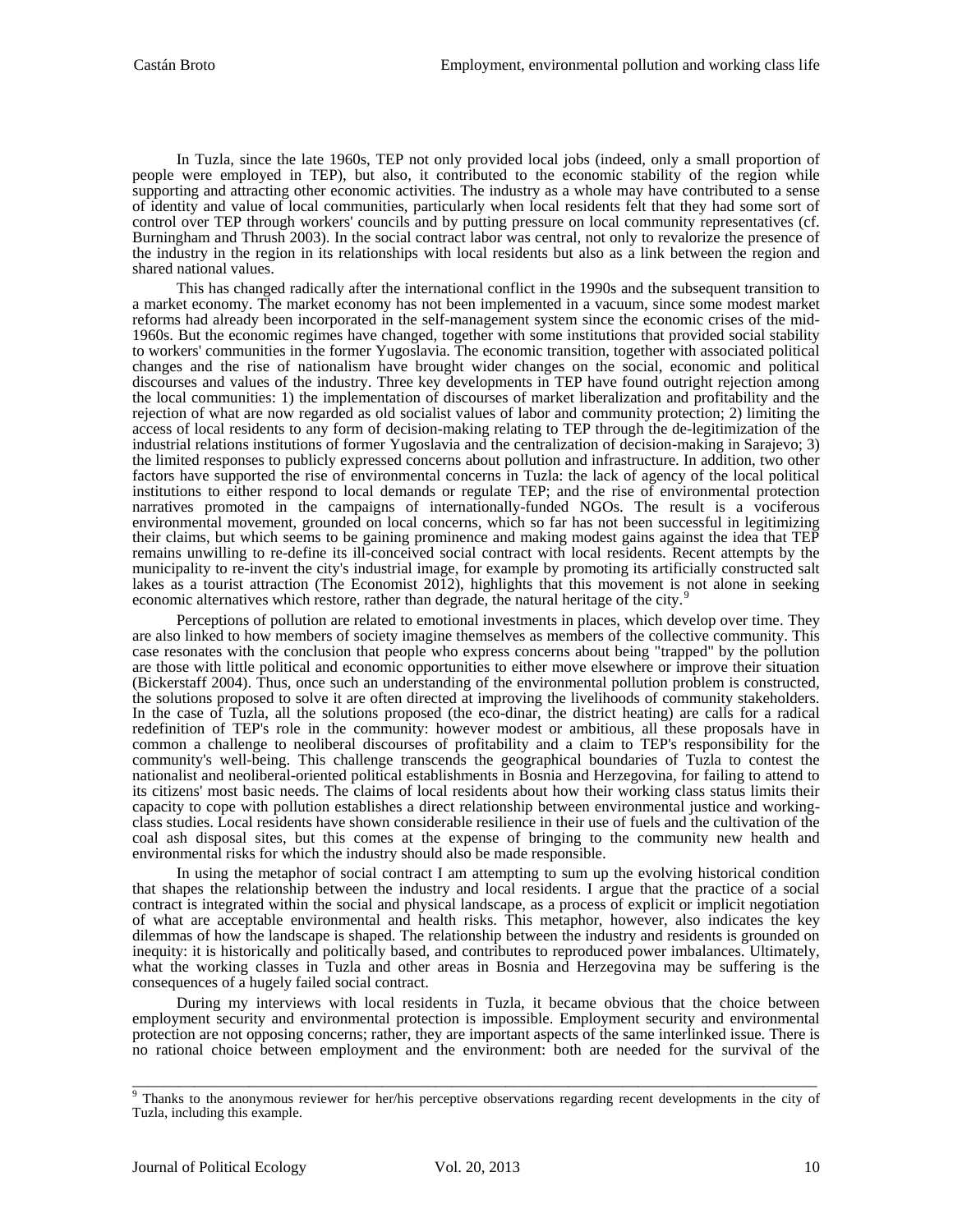community. Thus, to characterize public understanding of pollution as a trade-off between environmental quality and economic security misrepresents the complexity of local perceptions of pollution. Instead, these perceptions need to be understood as contingent upon a social contract that values healthy, working-class communities and environmental stewardship. Community perceptions are the result of unexpected interactions between the positive and threatening aspects of industry, the broader cultural vision of a future imagined community, and the role of industry in such a future.

# **References**

- Baxter, J. 2009. A quantitative assessment of the insider/outsider dimension of the cultural theory of risk and place. *Journal of Risk Research* 12: 771-91.
- Baxter, J., and D. Lee. 2004. Understanding expressed low concern and latent concern near a hazardous waste treatment facility. *Journal of Risk Research* 7 (7): 705 - 29.
- Bickerstaff, K. 2004. Risk perception research: socio-cultural perspectives on the public experience of air pollution. *Environment International* 30 (6): 827-40.
- Bickerstaff, K., and G. Walker. 2003. The place(s) of matter: matter out of place public understandings of air pollution. *Progress in Human Geography* 27 (1): 45-67.
- Bickerstaff, K., and G. Walker. 2001. Public understandings of air pollution: the 'localisation' of environmental risk. *Global Environmental Change* 11 (2): 133-45.
- Burningham, K., and G. Cooper. 1999. Being constructive: social constructionism and the environment. *Sociology* 33 (2): 297-316.
- Burningham, K., and D. Thrush. 2004. Pollution concerns in context: a comparison of local perceptions of the risks associated with living close to a road and a chemical factory. *Journal of Risk Research* 7 (2): 213- 32.
- Burningham, K, and D. Thrush. 2003. Experiencing environmental inequality: the everyday concerns of disadvantaged groups. *Housing Studies* 18 (4): 517 - 36.
- Castán Broto, V., Burningham, K., Carter, C., Elghali, L. 2011. Stigma and attachment: performance of identity in an environmentally degraded place. *Society and Natural Resources*, 23 (10): 952-968.
- Castán Broto, V. 2012. Exploring the lay/expert divide: the attribution of responsibilities for coal ash pollution in Tuzla, Bosnia and Herzegovina. *Local Environment* 18(7): 879-895
- Castán Broto, V. 2013. Symbolic violence and the politics of environmental pollution science: the case of coal ash pollution in Bosnia and Herzegovina. *Antipode*. In press.
- Damachi, U.G., and Seibel H.D. (eds.). 1982. *Self management in Yugoslavia and the developing world*. London: Macmillan.
- Edelstein, M.R. 2004. *Contaminated communities: coping with residential toxic exposure*. Cambridge: Westview Press.
- Fagan, A. 2006. Neither 'North' nor 'South': the environment and civil society in post-conflict Bosnia- Herzegovina. *Environmental Politics* 15 (5): 787 802.
- Garriga, E. and Melé, D. 2004. corporate social responsibility theories: mapping the territory. *Journal of Business Ethics* 53 (1): 51-71.
- Greider, T., and L. Garkovich. 1994. Landscapes the social construction of nature and the environment. *Rural Sociology* 59 (1): 1-24.
- Halilovich, H., Phipps, P., Adams, R., James, P. and S. Bakalis. 2006. Editorial: pathways to reconciliation. *Local-Global* 2: 4-8.
- Hannigan, J. 2006. *Environmental sociology – a social constructionist perspective*. NY: Routledge, 1995.
- Horowitz, L.S. 2010. "Twenty years is yesterday": science, multinational mining, and the political ecology of trust in New Caledonia. *Geoforum* 41 (4): 617-626.
- Horowitz, L.S. 2011. Interpreting industry's impacts: micropolitical ecologies of divergent community responses. *Development and Change* 42 (6): 1379-1391.
- IMF. 2010. *Bosnia and Herzegovina: staff report for the first review under the stand-by arrangement*. Washington: IMF.
- Kasperson, J.X., Kasperson, R.E., Pidgeon, N., and Slovic, P. 2003. The social amplification of risk: fifteen years of research and theory. In N. Pidgeon, R.E. Kasperson and P. Slovic (eds.) *The social amplification of risk*. Cambridge: Cambridge University Press.
- Illner, M. 1998. The changing quality of life in a post-communist country: the case of Czech Republic. *Social Indicators Research* 43(1): 141-70.
- Lekić, A. 2008. Energy sector in Bosnia and Herzegovina: current status and plans. In K. Hanjalic, R.van de Krol, and A. Lekić (eds.) *Sustainable energy technologies: options and prospects*. Springer.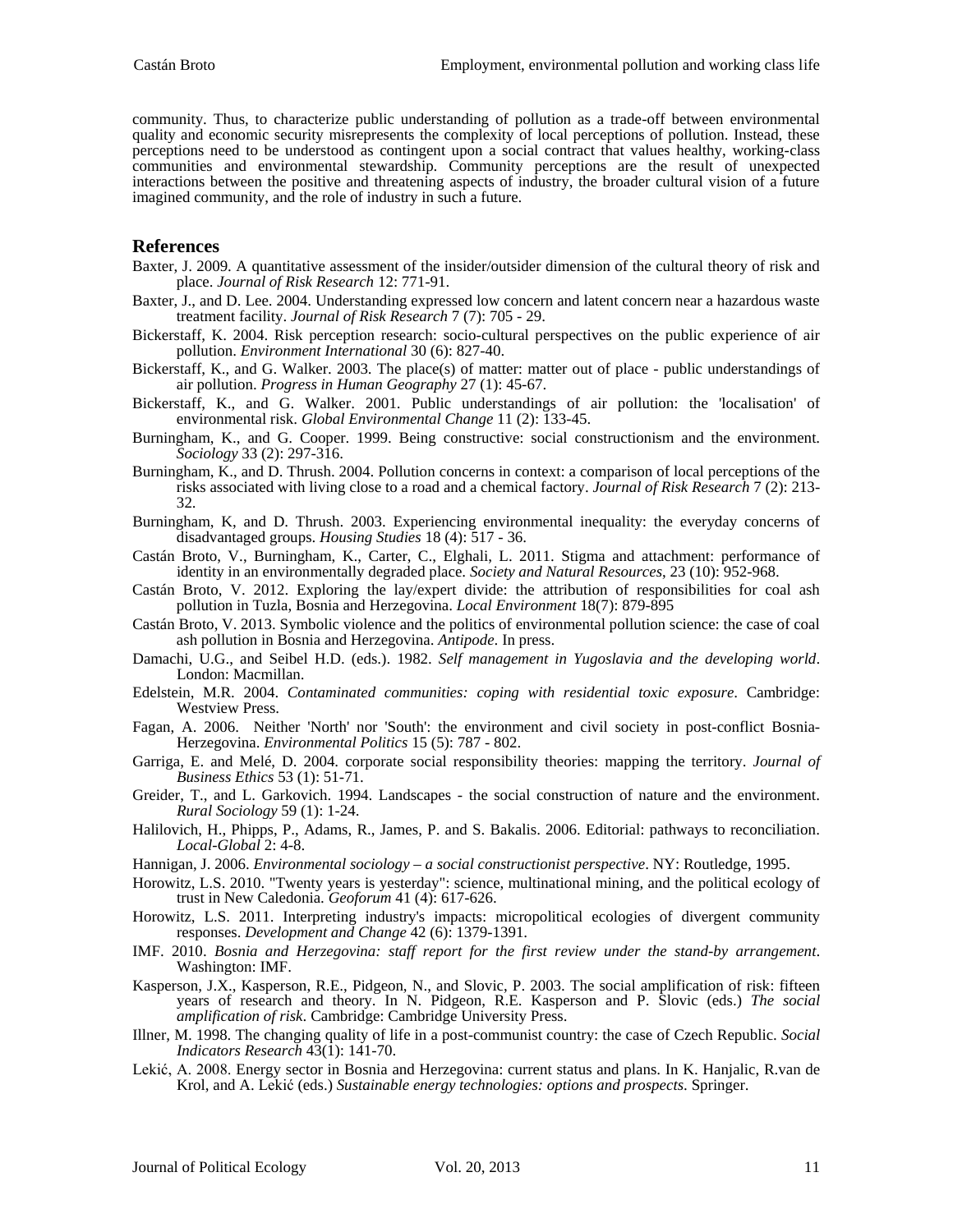- Leonard, L. 2012. Another political ecology of civil society reflexiveness against urban industrial risks for environmental justice: the case of the Bisasar landfill, Durban, South Africa. *Singapore Journal of Tropical Geography* 33 (1): 77- 92.
- McGee, T.K. 1999. Private responses and individual action: community responses to chronic environmental lead contamination. *Environment and Behavior* 31 (1): 66-83.
- Nussbaum, M. 2006. *Frontiers of justice: disability, nationality, species membership.* Harvard: Harvard University Press.
- Ramet, S. 2005. *Thinking about Yugoslavia: scholarly debates about the Yugoslav breakup and the wars in Bosnia and Kosovo*. Cambridge: Cambridge University Press.
- RECOAL. 2009*. Handbook on treatment of coal ash disposal sites* (Bilingual Edition English/Bosnian). Vienna: BOKU.

Relph, E. 1976. *Place and placelessness*. London: Pion.

- The Economist. 2012. Bosnia's Salt Lake City. *Eastern approaches blog*. Available online at <http://www.economist.com/blogs/easternapproaches/2012/07/tuzlas-lakes> (last accessed 20/12/2012).
- Zonabend, F. 1993. *The nuclear peninsula* (Translated from French by J.A. Underwood). Cambridge: Cambridge University Press.

### **Abstract**

People's experiences of a polluted space are intimately linked with their relative concerns for quality of life and livelihoods. Thus quality of environment and security of employment are two closely related issues in social conflicts over environmental pollution. Rather than being implicated in a trade-off relationship, environmental quality and job provision are both part of the life of community residents. Bringing together the literature on the political ecology of environmental conflicts and the social constructionist literature on public perceptions of environmental risks, this article argues that the working class and disadvantaged sections of society are often confronted with alliances between the industry, institutions and other stakeholders which may serve to legitimate a particular configuration of things in which the appropriation of some resources by the industry is regarded as legitimate. However, these arrangements are unstable: they are subject to constant renegotiation between the social groups implicated. Thus, how the emergence of concerns about the local environment relates to preoccupations about the state of the local economy is related to a process whereby these relationships are constructed and re-negotiated. These questions are analyzed using a case study of environmental pollution from coal-energy production in the city of Tuzla, Bosnia and Herzegovina. The case shows that both concerns for the environment and unemployment are articulated simultaneously in the context of industrial pollution, together with the redefinition of the socio-economic landscapes of post-industrial Tuzla.

**Keywords:** Environmental pollution, employment, working-class life, social constructionism, Bosnia and Herzegovina

### **Résumé**

La recherche a montré que les expériences d'un espace pollué sont intimement liées à des préoccupations relatives à la qualité de la vie et les moyens de subsistance. Ainsi, la qualité de l'environnement et de la sécurité de l'emploi sont deux questions étroitement liées à des conflits sociaux sur la pollution de l'environnement. La qualité de l'environnement, et l'offre d'emplois, font tous deux partie de la vie des communautés à proximité d'une source de pollution. En rassemblant la littérature sur l'écologie politique des conflits environnementaux, et la construction sociale des risques environnementaux, cet article soutient que les communautés les plus défavorisés sont souvent confrontés à des alliances. Ce sont entre l'industrie, les institutions et les autres parties prenantes, de sorte que l'appropriation des ressources par l'industrie est considérée comme légitime, à un certain niveau. Toutefois, ces dispositions ne sont pas stables: ils sont soumis à renégociation constante entre les groupes sociaux impliqués. Ainsi, comment l'émergence de préoccupations au sujet de l'environnement local se rapporte à des préoccupations sur l'état de l'économie locale est liée à la façon dont les relations sont construites et renégocié. Ces questions sont analysées à l'aide d'une étude de cas de la pollution de l'environnement par la production d'énergie au charbon dans la ville de Tuzla, en Bosnie-Herzégovine. Cette affaire montre que les deux préoccupations - l'environnement et le chômage - sont articulées simultanément dans le contexte de la pollution industrielle, ainsi que la redéfinition des paysages socio-économiques de Tuzla dans sa situation actuelle post-industrielle.

**Mots-clés**: pollution de l'environnement, l'emploi, la vie ouvrière, constructivisme social, la Bosnie- Herzégovine